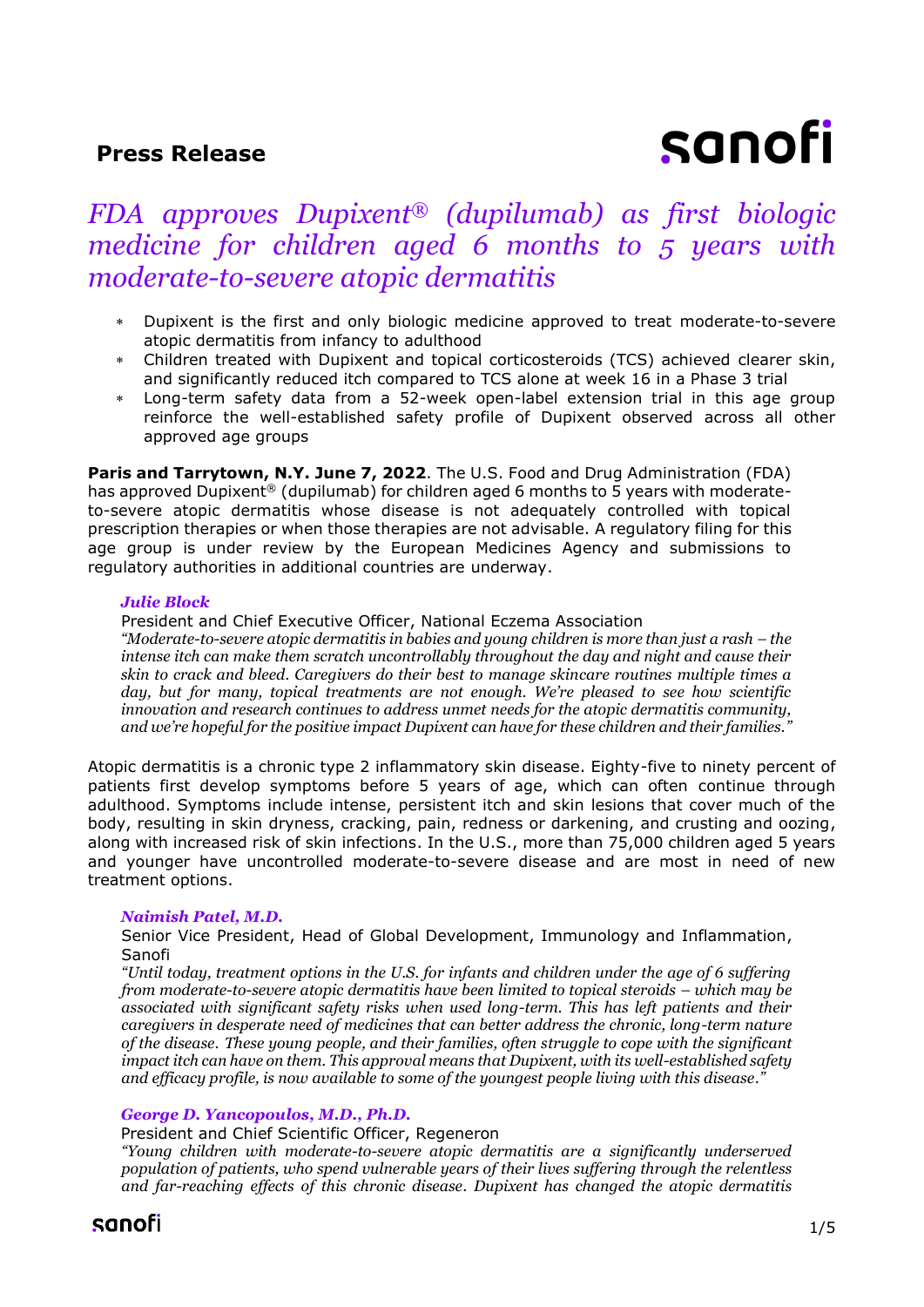*treatment paradigm – significantly clearing skin and reducing itch – by targeting an underlying cause of this disease without broadly suppressing the immune system. Today's approval brings the proven efficacy and, importantly, well-established safety profile of Dupixent to these young children, making it the first of its kind to be approved for any U.S. patient aged six months or older living with this debilitating disease."* 

The FDA evaluated Dupixent under Priority Review, which is reserved for medicines that represent potentially significant improvements in efficacy or safety in treating serious conditions. The approval is based on data that include a Phase 3 trial evaluating Dupixent every four weeks (200 mg or 300 mg, based on body weight) plus low-potency topical corticosteroids (TCS) or TCS alone (placebo). The trial met the primary and all secondary endpoints. At 16 weeks, patients who received Dupixent with TCS experienced the following, compared to TCS alone:

- 28% achieved clear or almost-clear skin compared to 4% with placebo, the primary endpoint.
- 53% achieved 75% or greater improvement in overall disease severity from baseline compared to 11% with placebo TCS alone, the co-primary endpoint outside of the U.S.
- 48% achieved clinically meaningful reduction in itch compared to 9% with placebo.

The safety profile of Dupixent observed through 16 weeks in children aged 6 months to 5 years was similar to the safety profile in patients 6 years and older with atopic dermatitis. The longterm safety profile of Dupixent in children aged 6 months to 5 years through 52 weeks was also similar to the safety profile observed in the pivotal trial and consistent with what was observed in older patients with atopic dermatitis. Hand-foot-and-mouth disease and skin papilloma were, respectively, reported in 5% and 2% of Dupixent patients aged 6 months to 5 years, and none of these cases led to treatment discontinuation.

## **About the Dupixent Trial**

The Phase 3 randomized, double-blind, placebo-controlled trial evaluated the efficacy and safety of Dupixent added to standard-of-care low-potency TCS compared to low-potency TCS alone (placebo) in 162 children aged 6 months to 5 years with uncontrolled moderate-to-severe atopic dermatitis.

The primary endpoints assessed the proportion of patients achieving an Investigator's Global Assessment (IGA) score of 0 (clear) or 1 (almost clear) and 75% improvement in Eczema Area and Severity Index (EASI-75) at week 16. Additional outcome measures included itch reduction which was assessed using a caregiver-reported 0 to 10 Numerical Rating Scale, with a clinically meaningful improvement defined as ≥4-point improvement at week 16.

Children who completed the trials were eligible to enroll in an open-label extension trial to assess the safety and efficacy of long-term treatment with Dupixent in this age group.

## **About Dupixent**

Dupixent is administered as an injection under the skin (subcutaneous injection) at different injection sites. In patients aged 6 months to 5 years, Dupixent is administered with a pre-filled syringe every four weeks based on weight (200 mg for children  $\geq$  5 to  $\lt$  15 kg and 300 mg for children  $\geq$ 15 to <30 kg). Dupixent is intended for use under the guidance of a healthcare professional and can be given in a clinic or at home by self-administration after training by a healthcare professional. In children younger than 12 years of age, Dupixent should be administered by a caregiver if given at home. Dupixent does not require initial lab testing or ongoing lab monitoring.

Sanofi and Regeneron are committed to helping patients in the U.S. who are prescribed Dupixent gain access to the medicine and receive the support they may need with the DUPIXENT *MyWay*® program. For more information, please call 1-844-DUPIXENT (1-844-387-4936) or visit www.DUPIXENT.com.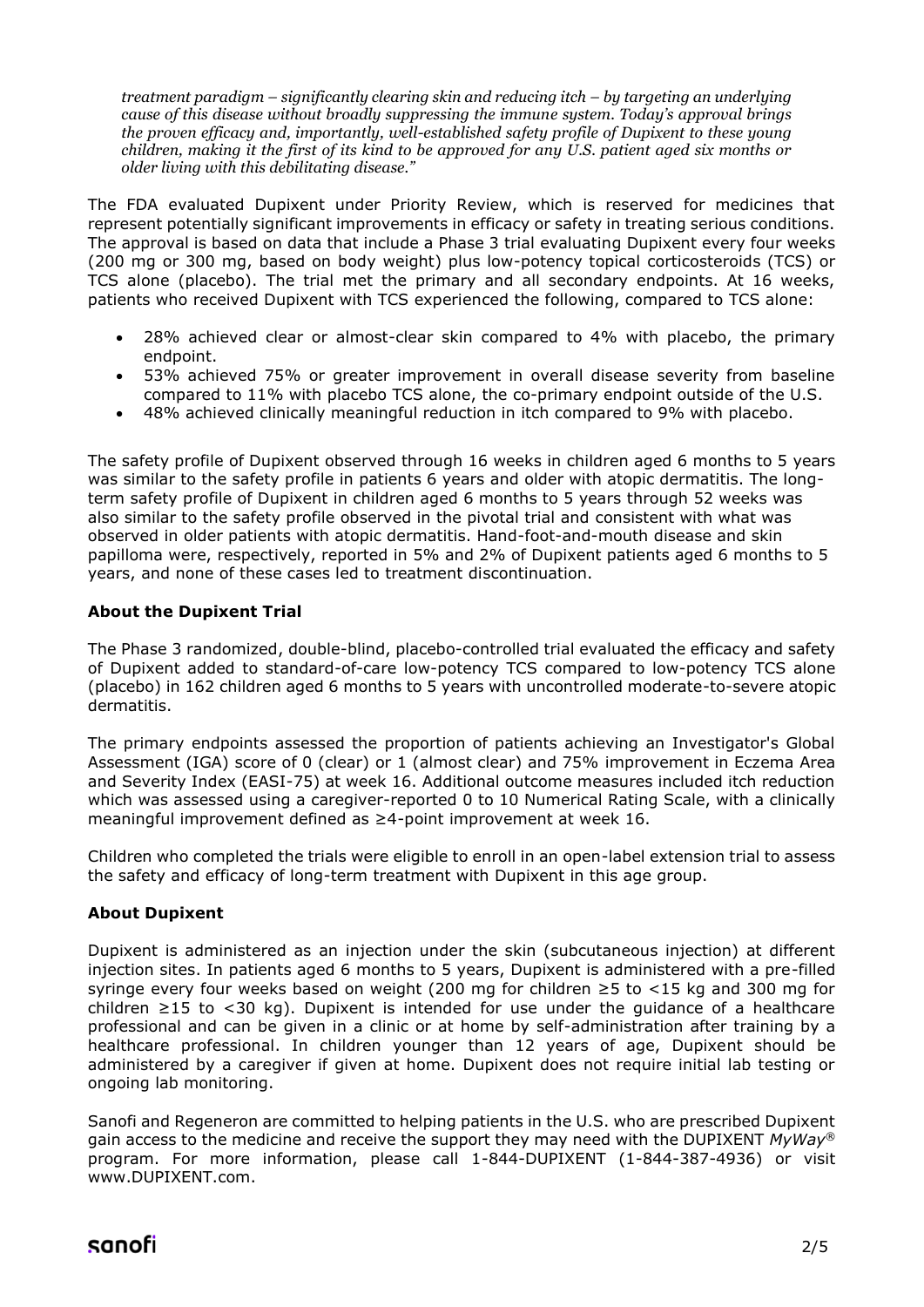Dupixent is approved for use in certain patients with atopic dermatitis, asthma, chronic rhinosinusitis with nasal polyposis (CRSwNP) or eosinophilic esophagitis in different age populations in a number of countries around the world. Dupixent is currently approved across these indications in the U.S. and for one or more of these indications in the European Union and Japan and more than 60 countries. More than 400,000 patients have been treated globally.

Dupixent is a fully human monoclonal antibody that inhibits the signaling of the interleukin-4 (IL-4) and interleukin-13 (IL-13) pathways and is not an immunosuppressant. The Dupixent development program has shown significant clinical benefit and a decrease in type 2 inflammation in Phase 3 trials, establishing that IL-4 and IL-13 are key and central drivers of the type 2 inflammation that plays a major role in multiple related and often co-morbid diseases. These diseases include approved indications for Dupixent such as asthma, atopic dermatitis, CRSwNP and eosinophilic esophagitis, as well as investigational diseases such as prurigo nodularis.

## **Dupilumab Development Program**

Dupilumab is being jointly developed by Sanofi and Regeneron under a global collaboration agreement. To date, dupilumab has been studied across more than 60 clinical trials involving more than 10,000 patients with various chronic diseases driven in part by type 2 inflammation.

In addition to the currently approved indications, Sanofi and Regeneron are studying dupilumab in a broad range of diseases driven by type 2 inflammation or other allergic processes in Phase 3 trials, including prurigo nodularis, pediatric eosinophilic esophagitis, hand and foot atopic dermatitis, chronic inducible urticaria-cold, chronic spontaneous urticaria, chronic pruritis of unknown origin, chronic obstructive pulmonary disease with evidence of type 2 inflammation, chronic rhinosinusitis without nasal polyposis, allergic fungal rhinosinusitis, allergic bronchopulmonary aspergillosis and bullous pemphigoid. These potential uses of dupilumab are currently under clinical investigation, and the safety and efficacy in these conditions have not been fully evaluated by any regulatory authority.

## **About Regeneron**

Regeneron is a leading biotechnology company that invents, develops and commercializes lifetransforming medicines for people with serious diseases. Founded and led for nearly 35 years by physician-scientists, our unique ability to repeatedly and consistently translate science into medicine has led to numerous FDA-approved treatments and product candidates in development, almost all of which were homegrown in our laboratories. Our medicines and pipeline are designed to help patients with eye diseases, allergic and inflammatory diseases, cancer, cardiovascular and metabolic diseases, pain, hematologic conditions, infectious diseases and rare diseases.

Regeneron is accelerating and improving the traditional drug development process through our proprietary *VelociSuite®* technologies, such as *VelocImmune®*, which uses unique genetically humanized mice to produce optimized fully human antibodies and bispecific antibodies, and through ambitious research initiatives such as the Regeneron Genetics Center, which is conducting one of the largest genetics sequencing efforts in the world.

For additional information about the company, please visit [www.regeneron.com](https://www.regeneron.com/) or follow @Regeneron on Twitter.

## *About Sanofi*

We are an innovative global healthcare company, driven by one purpose: we chase the miracles of science to improve people's lives. Our team, across some 100 countries, is dedicated to transforming the practice of medicine by working to turn the impossible into the possible. We provide potentially life-changing treatment options and life-saving vaccine protection to millions of people globally, while putting sustainability and social responsibility at the center of our ambitions.

Sanofi is listed on EURONEXT: SAN and NASDAQ: SNY.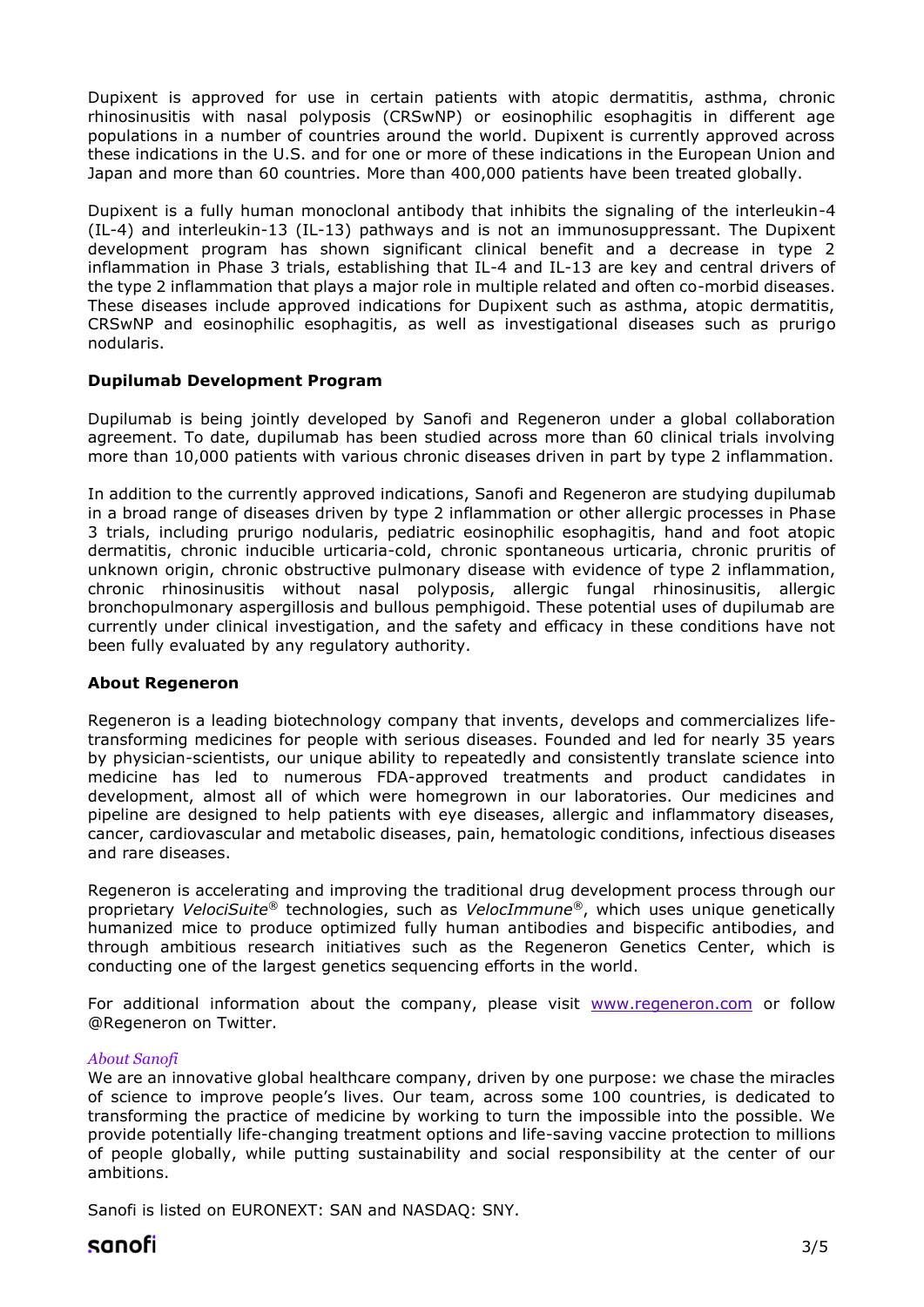#### *Sanofi Media Relations* **Sally Bain** | + 1 617 834 6026 | [sally.bain@sanofi.com](mailto:sally.bain@sanofi.com)

#### *Sanofi Investor Relations*

**Eva Schaefer-Jansen** | + 33 7 86 80 56 39 | [eva.schaefer-jansen@sanofi.com](mailto:eva.schaefer-jansen@sanofi.com) **Arnaud Delépine** | + 33 06 73 69 36 93 | [arnaud.delepine@sanofi.com](mailto:arnaud.delepine@sanofi.com) **Corentine Driancourt** | + 33 06 40 56 92 | [corentine.driancourt@sanofi.com](mailto:corentine.driancourt@sanofi.com) **Felix Lauscher** | + 1 908 612 7239 | [felix.lauscher@sanofi.com](mailto:felix.lauscher@sanofi.com) **Priya Nanduri** |+1 617 764 6418 | [priya.nanduri@sanofi.com](mailto:priya.nanduri@sanofi.com) **Nathalie Pham** | + 33 07 85 93 30 17 | [nathalie.pham@sanofi.com](mailto:nathalie.pham@sanofi.com)

#### *Regeneron Media Relations*

**Hannah Kwagh** | + 1 914 847 6314 [| hannnah.kwagh@regeneron.com](mailto:hannnah.kwagh@regeneron.com)

#### *Regeneron Investor Relations*

**Vesna Tosic** | + 914 847 5443 | [vesna.tosic@regeneron.com](mailto:vesna.tosic@regeneron.com)

#### **Sanofi Disclaimers or Forward-Looking Statements**

This press release contains forward-looking statements as defined in the Private Securities Litigation Reform Act of 1995, as amended. Forward-looking statements are statements that are not historical facts. These statements include projections and estimates regarding the marketing and other potential of the product, or regarding potential future revenues from the product. Forward-looking statements are generally identified by the words "expects", "anticipates", "believes", "intends", "estimates", "plans" and similar expressions. Although Sanofi's management believes that the expectations reflected in such forward-looking statements are reasonable, investors are cautioned that forward-looking information and statements are subject to various risks and uncertainties, many of which are difficult to predict and generally beyond the control of Sanofi, that could cause actual results and developments to differ materially from those expressed in, or implied or projected by, the forward-looking information and statements. These risks and uncertainties include among other things, unexpected regulatory actions or delays, or government regulation generally, that could affect the availability or commercial potential of the product, the fact that product may not be commercially successful, the uncertainties inherent in research and development, including future clinical data and analysis of existing clinical data relating to the product, including post marketing, unexpected safety, quality or manufacturing issues, competition in general, risks associated with intellectual property and any related future litigation and the ultimate outcome of such litigation, and volatile economic and market conditions, and the impact that COVID-19 will have on us, our customers, suppliers, vendors, and other business partners, and the financial condition of any one of them, as well as on our employees and on the global economy as a whole. Any material effect of COVID-19 on any of the foregoing could also adversely impact us. This situation is changing rapidly and additional impacts may arise of which we are not currently aware and may exacerbate other previously identified risks. The risks and uncertainties also include the uncertainties discussed or identified in the public filings with the SEC and the AMF made by Sanofi, including those listed under "Risk Factors" and "Cautionary Statement Regarding Forward-Looking Statements" in Sanofi's annual report on Form 20-F for the year ended December 31, 2021. Other than as required by applicable law, Sanofi does not undertake any obligation to update or revise any forward-looking information or statements.

#### **Regeneron Forward-Looking Statements and Use of Digital Media**

This press release includes forward-looking statements that involve risks and uncertainties relating to future events and the future performance of Regeneron Pharmaceuticals, Inc. ("Regeneron" or the "Company"), and actual events or results may differ materially from these forward-looking statements. Words such as "anticipate," "expect," "intend," "plan," "believe," "seek," "estimate," variations of such words, and similar expressions are intended to identify such forward-looking statements, although not all forward-looking statements contain these identifying words. These statements concern, and these risks and uncertainties include, among others, the impact of SARS-CoV-2 (the virus that has caused the COVID-19 pandemic) on Regeneron's business and its employees, collaborators, and suppliers and other third parties on which Regeneron relies, Regeneron's and its collaborators' ability to continue to conduct research and clinical programs, Regeneron's ability to manage its supply chain, net product sales of products marketed or otherwise commercialized by Regeneron and/or its collaborators or licensees (collectively, "Regeneron's Products"), and the global economy; the nature, timing, and possible success and therapeutic applications of Regeneron's Products and product candidates being developed by Regeneron and/or its collaborators or licensees (collectively, "Regeneron's Product Candidates") and research and clinical programs now underway or planned, including without limitation Dupixent® (dupilumab) for the treatment of moderate-to-severe atopic dermatitis in children aged 6 months to 5 years; uncertainty of the utilization, market acceptance, and commercial success of Regeneron's Products (such as Dupixent) and Regeneron's Product Candidates and the impact of studies (whether conducted by Regeneron or others and whether mandated or voluntary), including the studies discussed or referenced in this press release, on any of the foregoing or any potential regulatory approval of Regeneron's Products (such as Dupixent) and Regeneron's Product Candidates; the likelihood, timing, and scope of possible regulatory approval and commercial launch of Regeneron's Product Candidates and new indications for Regeneron's Products, such as Dupixent for the treatment of hand and foot atopic dermatitis, prurigo nodularis, eosinophilic esophagitis, chronic inducible urticaria-cold, chronic spontaneous urticaria, bullous pemphigoid, chronic obstructive pulmonary disease with evidence of type 2 inflammation, chronic rhinosinusitis without nasal polyposis, allergic fungal rhinosinusitis, allergic bronchopulmonary aspergillosis, peanut allergy, and other potential indications; the ability of Regeneron's collaborators, licensees, suppliers, or other third parties (as applicable) to perform manufacturing, filling, finishing, packaging, labeling, distribution, and other steps related to Regeneron's Products and Regeneron's Product Candidates; the ability of Regeneron to manage supply chains for multiple products and product candidates; safety issues resulting from the administration of Regeneron's Products (such as Dupixent) and Regeneron's Product Candidates in patients, including serious complications or side effects in connection with the use of Regeneron's Products and Regeneron's Product Candidates in clinical trials; determinations by regulatory and administrative governmental authorities which may delay or restrict Regeneron's ability to continue to develop or commercialize Regeneron's Products and Regeneron's Product Candidates, including without limitation Dupixent; ongoing regulatory obligations and oversight impacting Regeneron's Products, research and clinical programs, and business, including those relating to patient privacy; the availability and extent of reimbursement of Regeneron's Products from third-party payers, including private payer healthcare and insurance programs, health maintenance organizations, pharmacy benefit management companies, and government programs such as Medicare and Medicaid; coverage and reimbursement determinations by such payers and new policies and procedures adopted by such payers; competing drugs and product candidates that may be superior to, or more cost effective than, Regeneron's Products and Regeneron's Product Candidates; the extent to which the results from the research and development programs conducted by Regeneron and/or its collaborators or licensees may be replicated in other studies and/or lead to advancement of product candidates to clinical trials, therapeutic applications, or regulatory approval; unanticipated expenses; the costs of developing, producing, and selling products; the ability of Regeneron to meet any of its financial projections or guidance and changes to the assumptions underlying those projections or guidance; the potential for any license, collaboration, or supply agreement, including Regeneron's agreements with Sanofi, Bayer, and Teva Pharmaceutical Industries Ltd. (or their respective affiliated companies, as applicable) to be cancelled or terminated; and risks associated with intellectual property of other parties and pending or future litigation relating thereto (including without limitation the patent litigation and other related proceedings relating to EYLEA® (aflibercept) Injection, Dupixent,